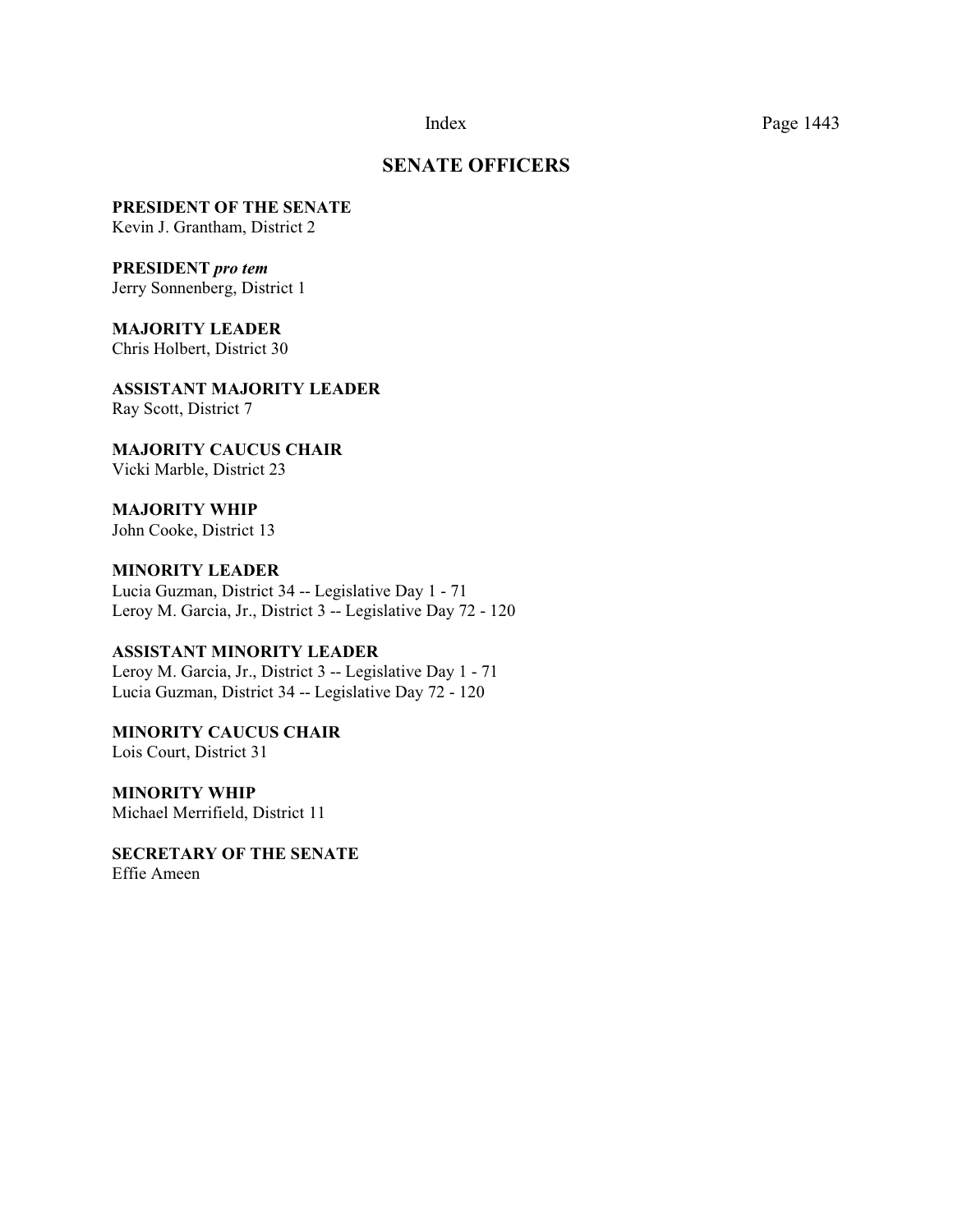# **MEMBERS OF THE SENATE**

| <b>SENATOR</b>                  | <b>DIST</b>    | <b>COUNTIES</b>                                                                                                                                               | <b>PTY</b>  | <b>OCCUPATION</b>                      | <b>ADDRESS</b>            |  |
|---------------------------------|----------------|---------------------------------------------------------------------------------------------------------------------------------------------------------------|-------------|----------------------------------------|---------------------------|--|
| <b>AGUILAR</b> , Irene          | 32             | Denver                                                                                                                                                        | $\mathbf D$ | Physician                              | Denver 80236              |  |
| <b>BAUMGARDNER,</b><br>Randy L. | 8              | Garfield; Grand; Jackson;<br>Moffat; Rio Blanco;<br>Routt; Summit                                                                                             | $\mathbf R$ | Rancher/Citizen<br>Legislator          | Hot Sulphur Springs 80451 |  |
| COOKE, John                     | 13             | Weld                                                                                                                                                          | $\mathbf R$ | Retired Sheriff                        | Greeley 80633             |  |
| CORAM, Don                      | 6              | Archuleta; Dolores; La<br>Plata; Montezuma;<br>Montrose; Ouray; San<br>Juan; San Miguel                                                                       | $\mathbf R$ | Rancher/Mining                         | Montrose 81401            |  |
| <b>COURT, Lois</b>              | 31             | Arapahoe; Denver                                                                                                                                              | D           | Senator                                | Denver 80206              |  |
| <b>CROWDER, Larry W.</b>        | 35             | Alamosa; Baca; Bent;<br>Conejos; Costilla;<br>Crowley; Custer;<br>Huerfano; Kiowa; Las<br>Animas; Mineral; Otero;<br>Prowers; Pueblo; Rio<br>Grande; Saguache | $\mathbf R$ | Rancher/Farmer                         | Denver 80203              |  |
| DONOVAN, Kerry                  | 5              | Chaffee; Delta; Eagle;<br>Gunnison; Hinsdale;<br>Lake; Pitkin                                                                                                 | D           | Rancher                                | Wolcott 81655             |  |
| FENBERG, Stephen                | 18             | Boulder                                                                                                                                                       | D           |                                        | Boulder 80302             |  |
| FIELDS, Rhonda                  | 29             | Arapahoe                                                                                                                                                      | D           | Legislator                             | Denver 80203              |  |
| GARCIA, Leroy M.                | 3              | Pueblo                                                                                                                                                        | D           | <b>Faculty Member</b>                  | Denver 80203              |  |
| <b>GARDNER, Bob</b>             | 12             | El Paso                                                                                                                                                       | $\mathbf R$ |                                        | Colorado Springs 80901    |  |
| <b>GRANTHAM</b> , Kevin<br>J.   | $\overline{c}$ | Clear Creek; El Paso;<br>Fremont; Park; Teller                                                                                                                | $\mathbf R$ | Real Estate<br>Appraiser               | Cañon City 81212          |  |
| <b>GUZMAN, Lucia</b>            | 34             | Denver                                                                                                                                                        | D           | Senator                                | Denver 80211              |  |
| HILL, Owen                      | 10             | El Paso                                                                                                                                                       | $\mathbf R$ | Project<br>Management                  | Colorado Springs 80907    |  |
| HOLBERT, Chris                  | 30             | Douglas                                                                                                                                                       | $\mathbf R$ | Consultant                             | Denver 80203              |  |
| JAHN, Cheri                     | 20             | Jefferson                                                                                                                                                     | $\mathbf D$ | Senator/Small<br><b>Business Owner</b> | Denver 80203              |  |
| <b>JONES, Matt</b>              | 17             | Boulder                                                                                                                                                       | ${\bf D}$   | Legislator                             | Denver 80203              |  |
| KAGAN, Daniel                   | 26             | Arapahoe                                                                                                                                                      | ${\rm D}$   | Legislator                             | Denver 80203              |  |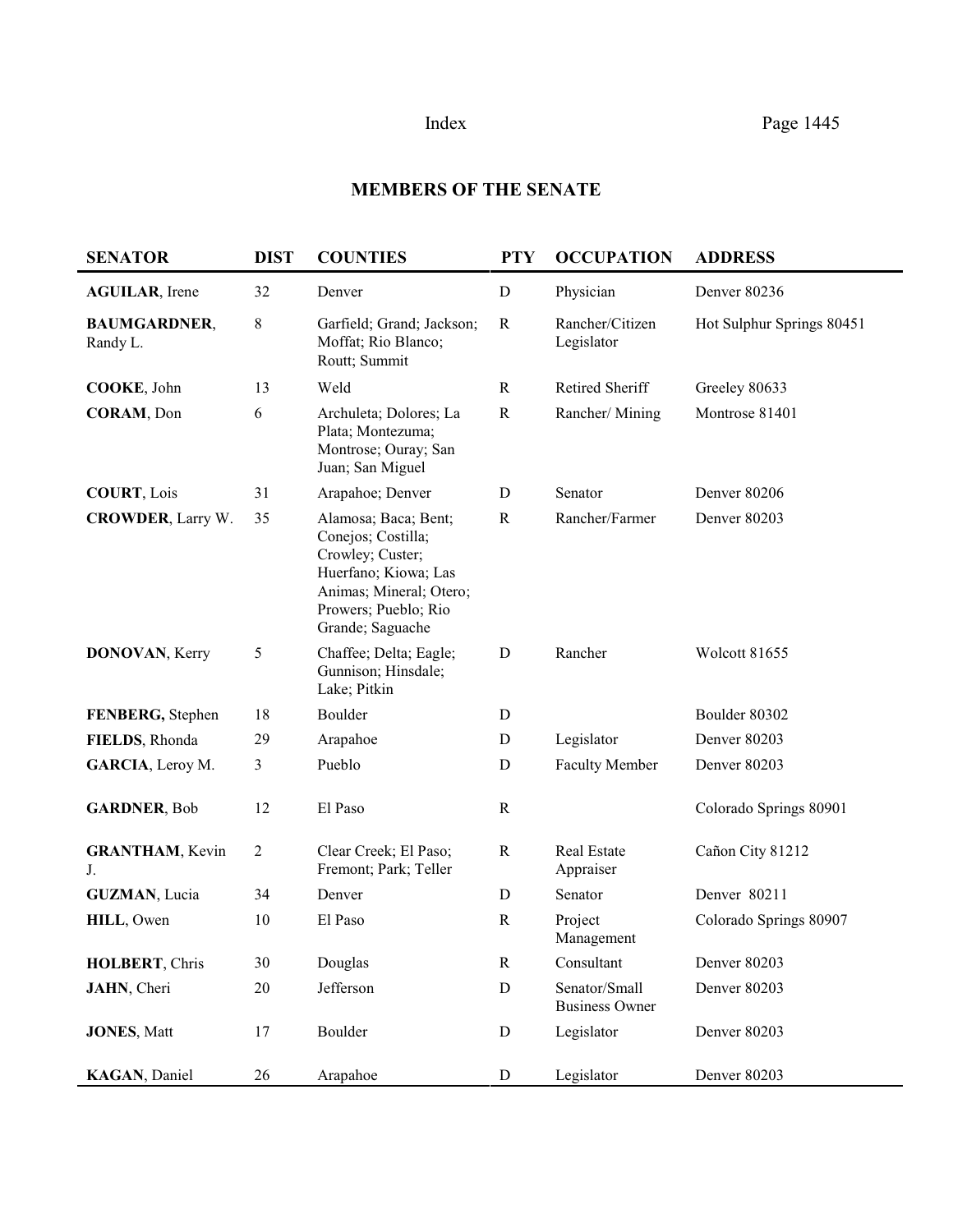Page 1446 Index

| <b>SENATOR</b>                   | <b>DIST</b> | <b>COUNTIES</b>                                                                                              | <b>PTY</b>   | <b>OCCUPATION</b>                         | <b>ADDRESS</b>         |
|----------------------------------|-------------|--------------------------------------------------------------------------------------------------------------|--------------|-------------------------------------------|------------------------|
| <b>KEFALAS</b> , John            | 14          | Larimer                                                                                                      | D            | CSU Adjunct<br><b>Faculty Member</b>      | Fort Collins 80521     |
| <b>KERR</b> , Andy               | 22          | Jefferson                                                                                                    | D            | Teacher                                   | Denver 80203           |
| LAMBERT, Kent D.                 | 9           | El Paso                                                                                                      | $\mathbf R$  | Senator/Colonel,<br><b>USAF</b> (Retired) | Colorado Springs 80919 |
| LUNDBERG, Kevin                  | 15          | Larimer                                                                                                      | $\mathbf R$  |                                           | Berthoud 80513         |
| <b>MARBLE, Vicki</b>             | 23          | Broomfield; Larimer;<br>Weld                                                                                 | ${\bf R}$    | Senator/Small<br><b>Business Owner</b>    | <b>Denver 80203</b>    |
| <b>MARTINEZ</b><br>HUMENIK, Beth | 24          | Adams                                                                                                        | $\mathbf R$  | Educator                                  | Northglenn 80233       |
| <b>MERRIFIELD,</b><br>Michael    | 11          | El Paso                                                                                                      | D            | Retired Teacher                           | Colorado Springs 80909 |
| <b>MORENO, Dominick</b>          | 21          | Adams                                                                                                        | $\mathbf D$  | Legislator                                | Denver 80203           |
| <b>NEVILLE, Tim</b>              | 16          | Boulder; Denver; Gilpin;<br>Jefferson                                                                        | $\mathbf R$  | Insurance Sales &<br>Management           | Littleton 80123        |
| PRIOLA, Kevin                    | 25          | Adams                                                                                                        | $\mathbf R$  | <b>Small Business</b><br>Owner            | Henderson 80640        |
| <b>SCOTT, Ray</b>                | $\tau$      | Mesa                                                                                                         | $\mathbf R$  | <b>Business Owner</b>                     | <b>Denver 80203</b>    |
| <b>SMALLWOOD, Jim</b>            | 4           | Douglas                                                                                                      | $\mathbb{R}$ | Insurance/Small<br><b>Business Owner</b>  | Parker 80138           |
| <b>SONNENBERG, Jerry</b>         | 1           | Cheyenne; Elbert; Kit<br>Carson; Lincoln; Logan;<br>Morgan; Phillips;<br>Sedgwick; Washington;<br>Weld; Yuma | ${\bf R}$    | Farmer/Rancher                            | Sterling 80751         |
| TATE, Jack                       | 27          | Arapahoe                                                                                                     | ${\bf R}$    | <b>Small Business</b><br>Owner            | Centennial 80016       |
| <b>TODD</b> , Nancy              | 28          | Arapahoe                                                                                                     | D            | Retired Teacher                           | Aurora 80014           |
| WILLIAMS, Angela                 | 33          | Denver                                                                                                       | D            | Self-Employed                             | Denver 80217           |
| <b>ZENZINGER, Rachel</b>         | 19          | Jefferson                                                                                                    | D            | Education                                 | Arvada 80003           |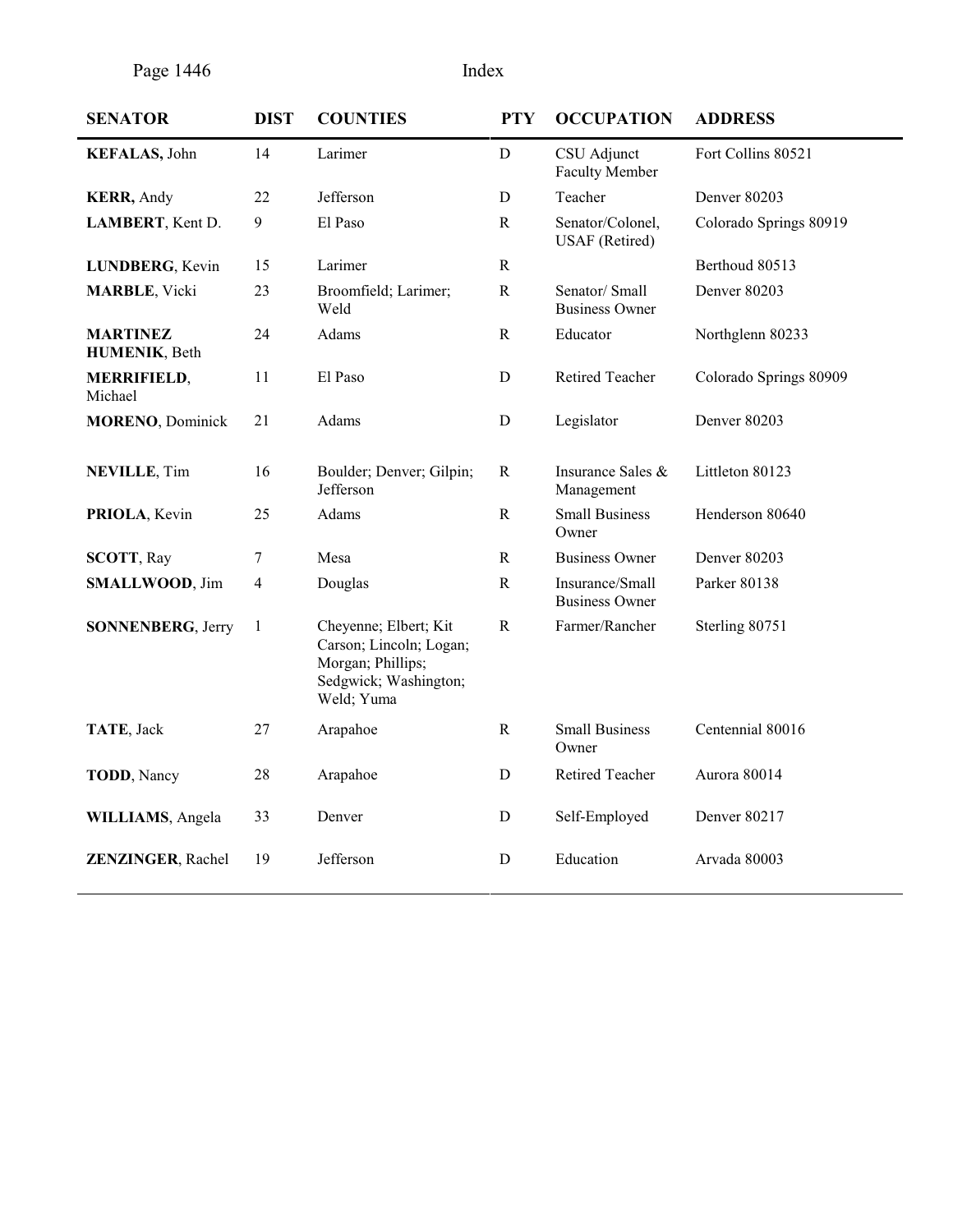# **MEMBERSHIP OF THE HOUSE**

| <b>REPRESENTATIVE</b>       | <b>DIST</b> | <b>COUNTIES</b>                                                        | <b>PTY</b>   | <b>OCCUPATION</b>                 | <b>ADDRESS</b>          |
|-----------------------------|-------------|------------------------------------------------------------------------|--------------|-----------------------------------|-------------------------|
| <b>ARNDT</b> , Jeni James   | 53          | Larimer                                                                | D            | Legislator                        | Fort Collins 80521      |
| <b>BECKER, Jon</b>          | 65          | Cheyenne, Kit<br>Carson, Logan,<br>Morgan, Phillips,<br>Sedgwick, Yuma | $\mathbb{R}$ | Telecom Executive                 | Fort Morgan 80701       |
| <b>BECKER, KC</b>           | 13          | Boulder, Clear<br>Creek, Gilpin,<br>Grand, Jackson                     | ${\bf D}$    | Attorney                          | Boulder 80302           |
| <b>BECKMAN, Susan</b>       | 38          | Arapahoe                                                               | $\mathbf R$  | Legislator                        | Littleton 80120         |
| <b>BENAVIDEZ</b> , Adrienne | 32          | Adams                                                                  | D            | Attorney                          | Denver 80221            |
| <b>BRIDGES, Jeff</b>        | 3           | Arapahoe                                                               | D            | Legislator                        | Greenwood Village 80111 |
| <b>BUCK</b> , Perry         | 49          | Larimer, Weld                                                          | $\mathbf R$  | <b>Event Planning</b>             | Windsor 80550           |
| <b>BUCKNER</b> , Janet      | 40          | Arapahoe                                                               | $\mathbf D$  | <b>Retired Sales</b><br>Executive | Aurora 80014            |
| <b>CARVER, Terri</b>        | 20          | El Paso                                                                | $\mathbf R$  | Legislator                        | Colorado Springs 80919  |
| <b>CATLIN, Marc</b>         | 58          | Dolores,<br>Montezuma,<br>Montrose, San<br>Miguel                      | $\mathbf R$  | Legislator                        | Montrose 81403          |
| <b>COLEMAN, James</b>       | 7           | Denver                                                                 | ${\bf D}$    | Community<br>Engagement           | Denver 80249            |
| <b>COVARRUBIAS, Phil</b>    | 56          | Adams, Arapahoe                                                        | R            | Project Manager                   | Brighton 80601          |
| <b>DANIELSON</b> , Jessie   | 24          | Jefferson                                                              | ${\bf D}$    | Legislator                        | Wheat Ridge 80033       |
| <b>DURAN, Crisanta</b>      | 5           | Denver                                                                 | D            | Attorney                          | <b>Denver 80221</b>     |
| ESGAR, Daneya               | 46          | Pueblo                                                                 | D            | Legislator                        | Pueblo 81004            |
| <b>EVERETT, Justin</b>      | 22          | Jefferson                                                              | $\mathbf R$  | Mediator/ Arbitrator              | Littleton 80128         |
| EXUM, Tony, Sr.             | 17          | El Paso                                                                | D            |                                   | Colorado Springs 80910  |
| FOOTE, Mike                 | 12          | Boulder                                                                | D            | Attorney                          | Lafayette 80026         |
| <b>GARNETT, Alec</b>        | 2           | Denver                                                                 | D            | Legislator                        | Denver 80218            |
| GINAL, Joann                | 52          | Larimer                                                                | ${\bf D}$    | Reproductive<br>Endocrinologist   | Fort Collins 80524      |
| <b>GRAY, Matt</b>           | 33          | Boulder,<br>Broomfield                                                 | ${\bf D}$    | Attorney                          | Broomfield 80020        |
| <b>HAMNER, Millie</b>       | 61          | Delta, Gunnison,<br>Lake, Pitkin,<br>Summit                            | ${\bf D}$    | Legislator                        | Dillon 80435            |
| HANSEN, Chris               | 6           | Denver                                                                 | D            | Consultant                        | Denver 80209            |
| <b>HEROD, Leslie</b>        | 8           | Denver                                                                 | ${\bf D}$    | Legislator                        | Denver 80207            |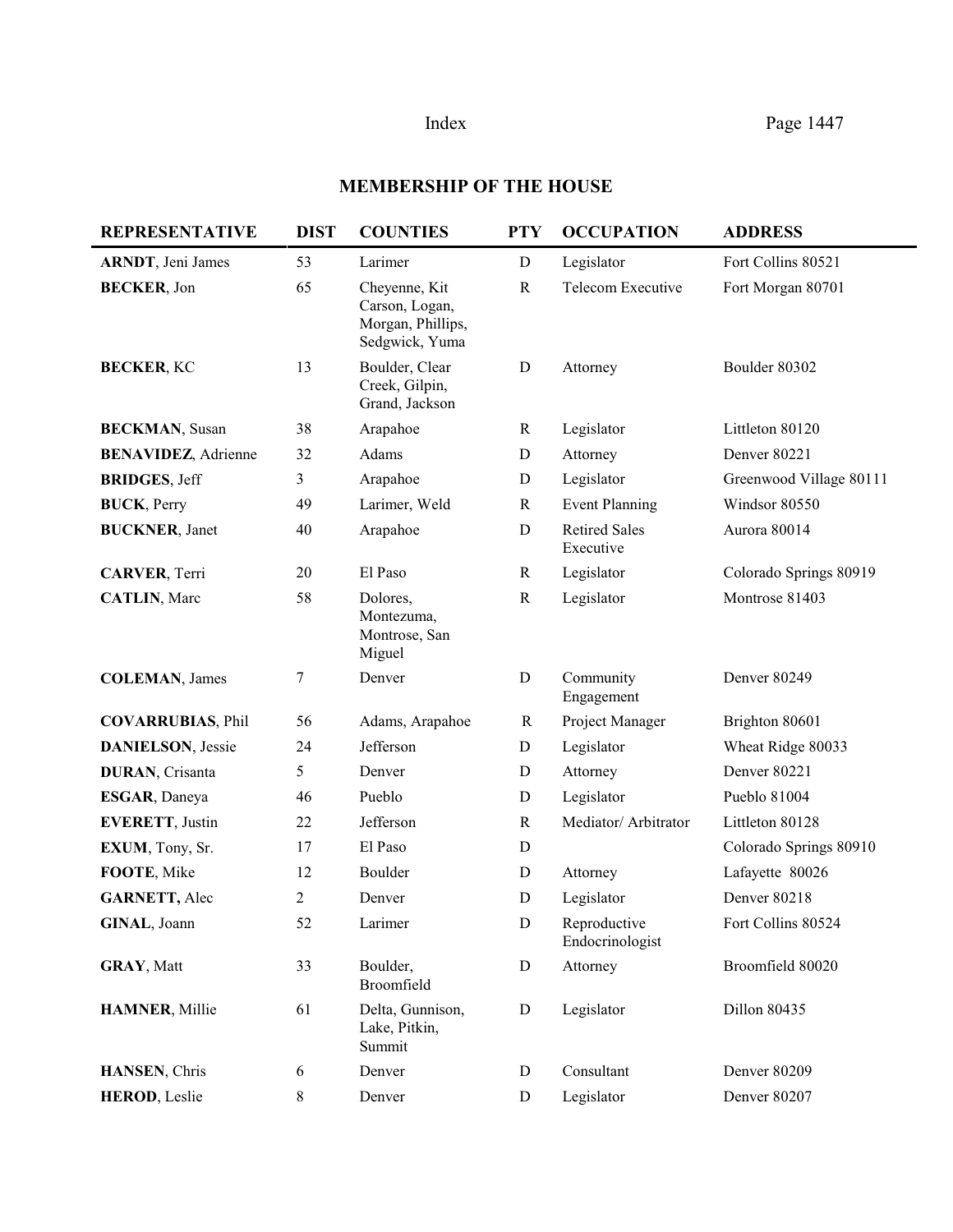| <b>REPRESENTATIVE</b>                       | <b>DIST</b>    | <b>COUNTIES</b>                                                                          | <b>PTY</b>  | <b>OCCUPATION</b>           | <b>ADDRESS</b>         |
|---------------------------------------------|----------------|------------------------------------------------------------------------------------------|-------------|-----------------------------|------------------------|
| HOOTON, Edie                                | 10             | Boulder                                                                                  | $\mathbf D$ | Legislator                  | Boulder 80304          |
| <b>HUMPHREY</b> , Stephen                   | 48             | Weld                                                                                     | $\mathbf R$ | Therapist/<br>Counselor     | Eaton 80615            |
| <b>JACKSON</b> , Dominique                  | 42             | Arapahoe                                                                                 | D           | Legislator                  | Aurora 80011           |
| <b>KENNEDY, Chris</b>                       | 23             | Jefferson                                                                                | D           | Legislator                  | Lakewood 80214         |
| <b>KRAFT-THARP</b> , Tracy                  | 29             | Jefferson                                                                                | D           | <b>Small Business Owner</b> | Arvada 80005           |
| LANDGRAF, Lois                              | 21             | El Paso                                                                                  | $\mathbf R$ | Legislator                  | Colorado Springs 80911 |
| <b>LAWRENCE, Polly</b>                      | 39             | Douglas, Teller                                                                          | $\mathbf R$ | Construction                | Littleton 80125        |
| LEBSOCK, Steve <sup>1</sup>                 | 34             | Adams                                                                                    | D           | Legislator                  | Thornton 80260         |
| LEE, Sanford "Pete"                         | 18             | El Paso                                                                                  | D           | Legislator                  | Colorado Springs 80906 |
| <b>LEONARD, Timothy</b>                     | 25             | Jefferson                                                                                | $\mathbf R$ | Commercial Real<br>Estate   | Evergreen 80439        |
| LEWIS, Kimmi                                | 64             | Baca, Bent,<br>Crowley, Elbert,<br>Kiowa, Las Animas,<br>Lincoln, Prowers,<br>Washington | $\mathbf R$ | Cattle Producer             | Kim 81049              |
| <b>LISTON, Larry</b>                        | 16             | El Paso                                                                                  | R           | Retired Bank VP             | Colorado Springs 80909 |
| <b>LONTINE, Susan</b>                       | 1              | Denver, Jefferson                                                                        | $\mathbf D$ | Legislator                  | Denver 80123           |
| <b>LUNDEEN, Paul</b>                        | 19             | El Paso                                                                                  | $\mathbf R$ | Entrepreneur                | Monument 80132         |
| McKEAN, Hugh                                | 51             | Larimer                                                                                  | $\mathbf R$ | General Contractor          | Loveland 80537         |
| McLACHLAN, Barbara                          | 59             | Archuleta,<br>Gunnison, Hinsdale,<br>La Plata, Ouray,<br>San Juan                        | D           | Legislator                  | Durango 81302          |
| <b>MELTON, Jovan</b>                        | 41             | Arapahoe                                                                                 | D           | Consultant                  | Aurora 80014           |
| <b>MICHAELSON</b><br><b>JENET,</b><br>Dafna | 30             | Adams                                                                                    | D           | Speaker/Trainer             | Commerce City 80022    |
| <b>NEVILLE, Patrick</b>                     | 45             | Douglas                                                                                  | R           | <b>Business Owner</b>       | Castle Rock 80104      |
| PABON, Dan                                  | $\overline{4}$ | Denver                                                                                   | D           | Engineer                    | Denver 80211           |
| <b>PETTERSEN, Brittany</b>                  | $28\,$         | Jefferson                                                                                | ${\bf D}$   | Legislator                  | Lakewood 80232         |
| RANKIN, Bob                                 | 57             | Garfield, Moffat,<br>Rio Blanco                                                          | $\mathbf R$ | Legislator                  | Carbondale 81623       |
| RANSOM, Kim                                 | 44             | Douglas                                                                                  | $\mathbf R$ | Legislator                  | Littleton 80124        |
| <b>REYHER</b> , Judy K. <sup>2</sup>        | 47             | Fremont, Otero,<br>Pueblo                                                                | $\mathbf R$ | <b>Business Owner</b>       | La Junta 81050         |
| ROBERTS, Dylan <sup>3</sup>                 | 26             | Eagle, Routt                                                                             | ${\bf D}$   | Deputy District<br>Attorney | Eagle 81631            |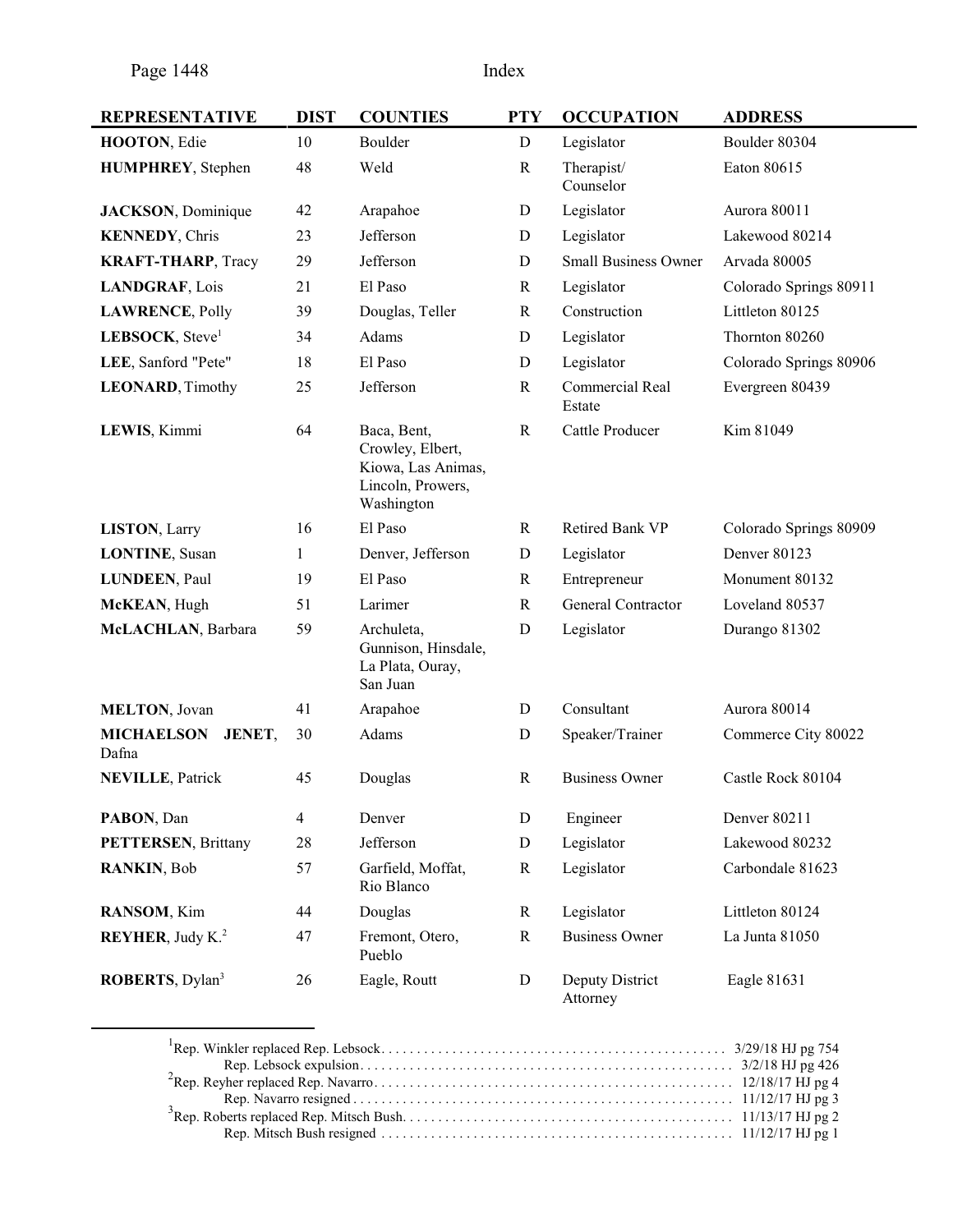| <b>REPRESENTATIVE</b>                              | <b>DIST</b> | <b>COUNTIES</b>                                                                         | <b>PTY</b>   | <b>OCCUPATION</b>            | <b>ADDRESS</b>         |
|----------------------------------------------------|-------------|-----------------------------------------------------------------------------------------|--------------|------------------------------|------------------------|
| <b>ROSENTHAL, Paul</b>                             | 9           | Arapahoe, Denver                                                                        | D            | Teacher                      | Denver 80237           |
| SAINE, Lori                                        | 63          | Weld                                                                                    | $\mathbb{R}$ | <b>Sales Director</b>        | Firestone 80520        |
| SALAZAR, Joseph A                                  | 31          | Adams                                                                                   | D            | Civil Rights Attorney        | Thornton 80233         |
| SANDRIDGE, Shane <sup>4</sup>                      | 14          | El Paso                                                                                 | $\mathbb{R}$ | <b>Investment Consultant</b> | Colorado Springs 80921 |
| SIAS, Lang                                         | 27          | Jefferson                                                                               | $\mathbb{R}$ | Commercial Pilot             | Arvada 80005           |
| SINGER, Jonathan                                   | 11          | Boulder                                                                                 | D            | Social Worker                | Longmont 80501         |
| <b>THURLOW, Dan</b>                                | 55          | Mesa                                                                                    | $\mathbf R$  | Legislator                   | Grand Junction 81506   |
| VALDEZ, Donald                                     | 62          | Alamosa, Conejos,<br>Costilla, Huerfano,<br>Mineral, Pueblo,<br>Rio Grande,<br>Saguache | D            | Farmer/Legislator            | La Jara 81140          |
| VAN WINKLE, Kevin                                  | 43          | Douglas                                                                                 | R            | <b>Small Business Owner</b>  | Highlands Ranch 80126  |
| <b>WEISSMAN</b> , Mike                             | 36          | Arapahoe                                                                                | D            | Attorney                     | Aurora 80011           |
| WILLETT, Yeulin                                    | 54          | Delta, Mesa                                                                             | $\mathbf R$  | Attorney                     | Grand Junction 81507   |
| <b>WILLIAMS, Dave</b>                              | 15          | El Paso                                                                                 | ${\bf R}$    | Manufacturing<br>Executive   | Colorado Springs 80922 |
| <b>WILSON</b> , James D                            | 60          | Chaffee, Custer,<br>Fremont, Park                                                       | ${\bf R}$    | Retired                      | Salida 81201           |
| <b>WINKLER, Alexander</b><br>"Skinny" <sup>1</sup> | 34          | Adams                                                                                   | $\mathbf R$  | <b>Business Owner</b>        | Northglenn 80233       |
| <b>WINTER, Faith</b>                               | 35          | Adams                                                                                   | D            | Non profit Consultant        | Westminster 80031      |
| WIST, Cole                                         | 37          | Arapahoe                                                                                | $\mathbb{R}$ | Attorney                     | Centennial 80112       |
| YOUNG, Dave                                        | 50          | Weld                                                                                    | D            | College Instructor           | Greeley 80631          |

4 Rep. Sandridge replaced Rep. Nordberg . . . . . . . . . . . . . . . . . . . . . . . . . . . . . . . . . . . . . . . . . . . . . . . 1/16/18 HJ pg 66 Rep. Nordberg resigned . . . . . . . . . . . . . . . . . . . . . . . . . . . . . . . . . . . . . . . . . . . . . . . . . . . . . . . 1/7/18 HJ pg 5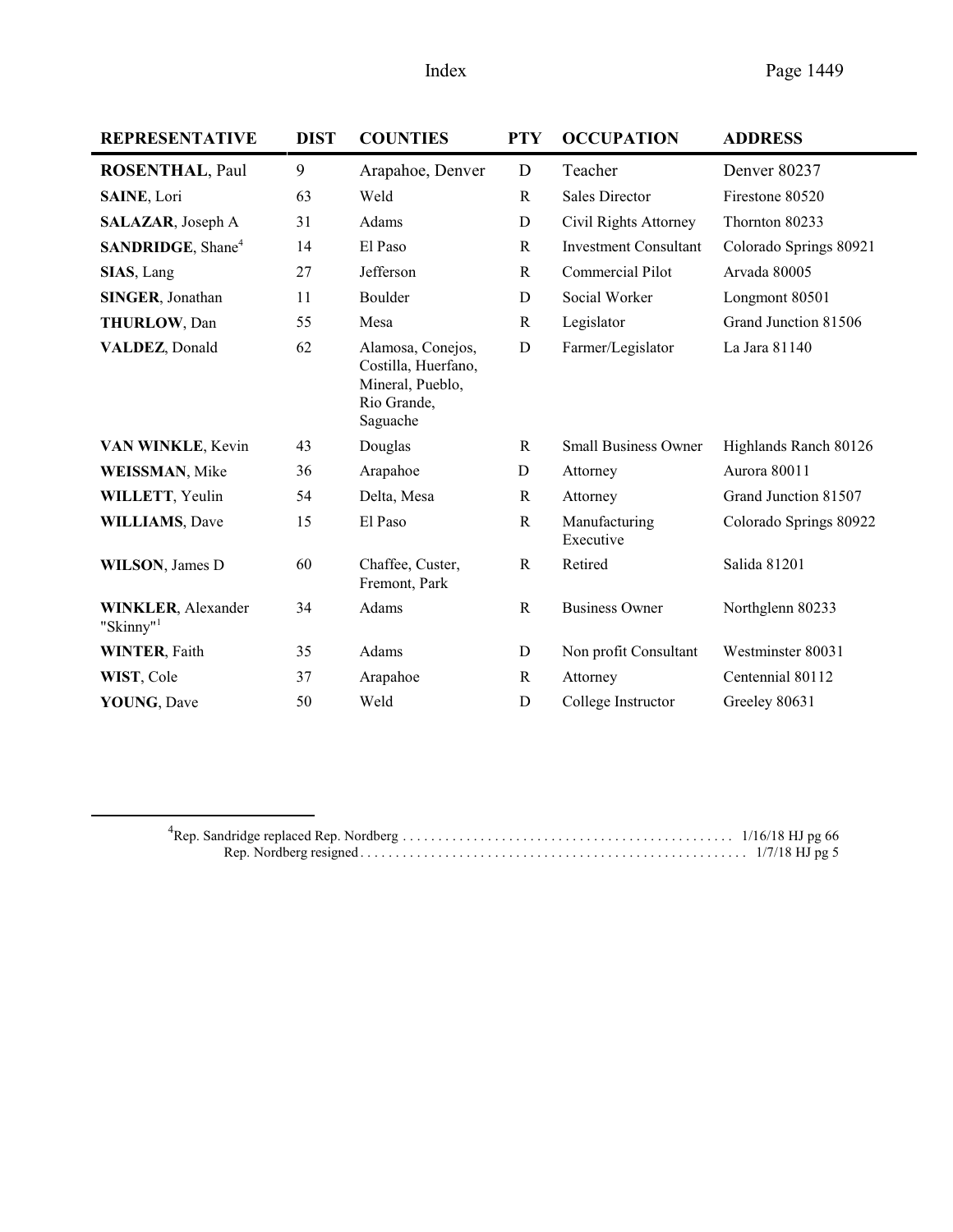### **2018 SENATE COMMITTEES OF REFERENCE**

\*As of January 10, 2018 - changes noted in journal

### **AGRICULTURE, NATURAL RESOURCES, & ENERGY**

11 members**:** Senators Sonnenberg, Chair; Baumgardner, Vice-Chair; Cooke, Coram, Donovan, Fenberg, Fields, Garcia, Jones, Marble, Scott.

#### **APPROPRIATIONS**

7 members**:** Senators Lundberg, Chair; Lambert, Vice-Chair; Garcia, Gardner, Kerr, Moreno, Sonnenberg.

#### **BUSINESS, LABOR, & TECHNOLOGY**

7 members: Senators Tate, Chair; Neville T., Vice-Chair; Jahn, Kerr, Priola, Smallwood, Williams.

#### **EDUCATION**

7 members: Senators Hill, Chair; Priola, Vice-Chair, Gardner, Merrifield, Neville T., Todd, Zenzinger.

#### **FINANCE**

5 members**:** Senators Neville T., Chair; Smallwood, Vice-Chair; Court, Jahn, Tate.

#### **HEALTH & HUMAN SERVICES**

5 members: Senators Smallwood, Chair; Martinez Humenik, Vice-Chair; Aguilar, Crowder, Kefalas.

### **JUDICIARY**

5 members**:** Senators Gardner, Chair; Cooke, Vice-Chair; Coram, Fields, Kagan.

#### **LOCAL GOVERNMENT**

5 members**:** Senators Martinez Humenik, Chair; Gardner, Vice-Chair; Crowder, Donovan, Kefalas.

#### **STATE, VETERANS, & MILITARY AFFAIRS**

5 members: Senators Marble, Chair; Sonnenberg, Vice-Chair; Court, Fenberg, Hill.

#### **TRANSPORTATION**

5 members**:** Senators Baumgardner, Chair; Cooke, Vice-Chair; Scott, Todd, Zenzinger.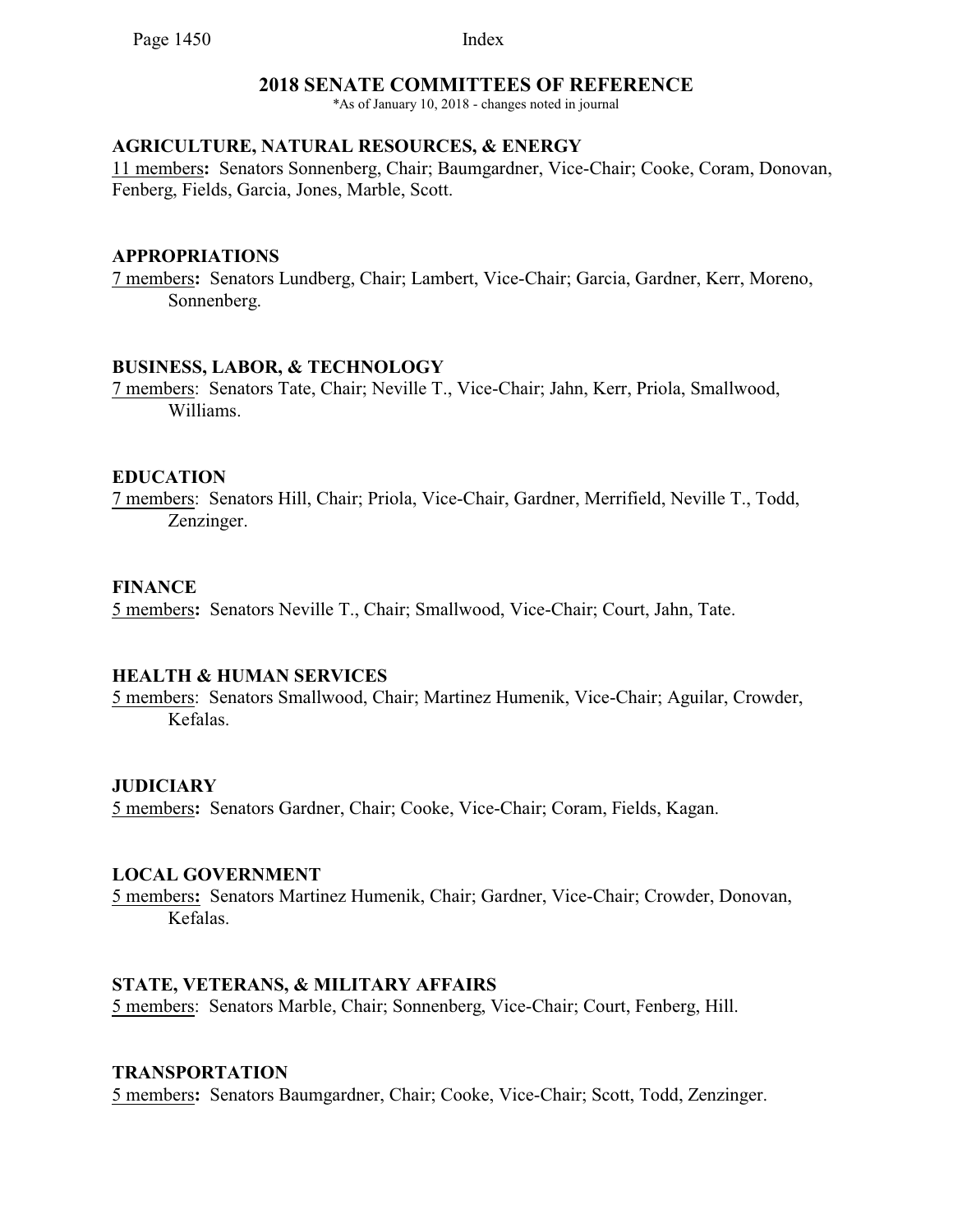# **SENATE SERVICES**

3 members: Senators Grantham, Chair; Holbert, Vice-Chair; Guzman.

# **JOINT LEGISLATIVE COMMITTEES**

### **CAPITAL DEVELOPMENT**

Senate members: Senators Baumgardner, Chair; Kefalas, Sonnenberg**.**

# **EXECUTIVE COMMITTEE OF THE LEGISLATIVE COUNCIL**

Senate members: Senators Grantham, Vice-Chair; Guzman, Holbert.

#### **JOINT BUDGET** Senate members: Senators Lambert, Vice-Chair; Lundberg, Moreno.

# **LEGAL SERVICES** Senate members: Senators Cooke, Vice-Char; Gardner, Guzman, Holbert, Kagan.

**LEGISLATIVE AUDIT**  Senate members: Senators Neville, Chair; Donovan, Vice-Chair; Smallwood, Todd.

# **LEGISLATIVE COUNCIL**

Senate members: Senators Grantham, Vice-Chair; Garcia, Guzman, Holbert, Jones, Kerr, Marble, Scott, Sonnenberg.

# **JOINT TECHNOLOGY**

Senate members: Senators Martinez Humenik, Vice-Chair; Tate, Williams.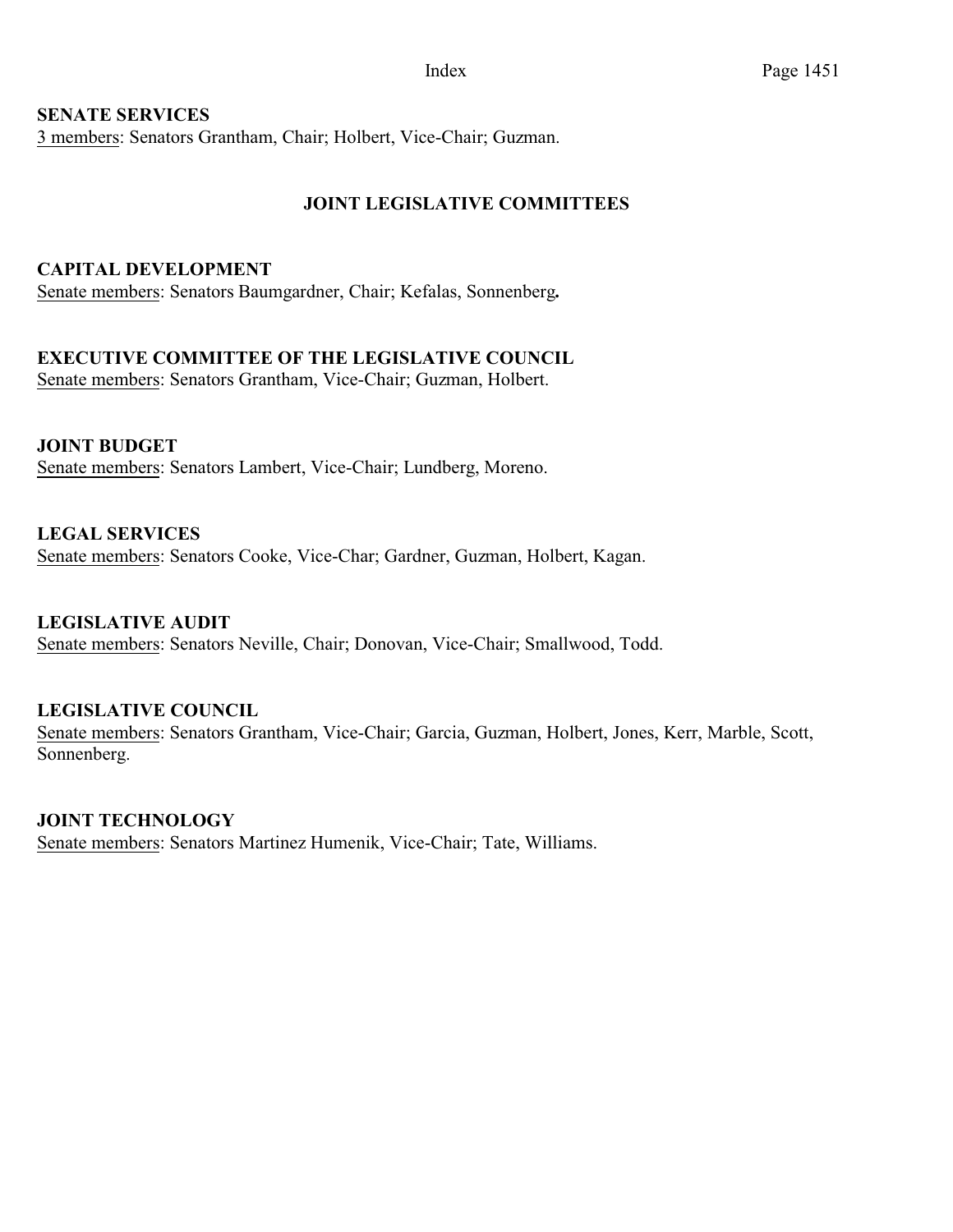#### **SENATORS' COMMITTEE MEMBERSHIP**

\*As of May 9, 2018

**Aguilar**, Irene; District 32; Member: Health & Human Services.

**Baumgardner**, Randy L.; District 8; Member: Agriculture, Natural Resources, & Energy; Transportation.

**Cooke**, John; District 13; Majority Whip; Vice-Chair: Agriculture, Natural Resources, & Energy; Chair: Capital Development; Vice-Chair: Legal Services; Vice-Chair: Judiciary; Chair: Transportation.

**Coram**, Don; District 6; Member: Agriculture, Natural Resources, & Energy; Judiciary.

**Court**, Lois; District 31; Minority Caucus Chair; Member: State, Veterans, & Military Affairs.

**Crowder**, Larry W.; District 35; Member: Health & Human Services; Local Government.

**Donovan**, Kerry; District 5; Vice-Chair: Legislative Audit; Member: Agriculture, Natural Resources, & Energy; Legislative Council; Local Government.

**Fenberg**, Stephen; District 18; Member: Agriculture, Natural Resources, & Energy; State, Veterans, & Military Affairs.

**Fields**, Rhonda; District 29; Member: Agriculture, Natural Resources, & Energy; Judiciary.

**Garcia**, Leroy M. Jr.; District 3; Minority Leader; Member: Agriculture, Natural Resources, & Energy; Appropriations; Executive Committee of the Legislative Council; Legislative Council; Senate Services.

**Gardner**, Bob; District 12; Chair: Judiciary; Vice-Chair: Local Government; Member: Appropriations; Education; Legal Services.

**Grantham**, Kevin J.; District 2; President of the Senate; Chair: Capitol Building Advisory; Vice-Chair: Executive Committee of the Legislative Council; Vice-Chair: Legislative Council; Senate Services.

**Guzman**, Lucia; District 34; Assistant Minotrity Leader; Member: Legal Services.

**Hill**, Owen; District 10; Chair: Education; Member: State, Veterans, & Military Affairs.

**Holbert**, Chris; District 30; Majority Leader; Member: Legal Services; Executive Committee of the Legislative Council; Legislative Council; Senate Services.

**Jahn**, Cheri: District 20; Member: Business, Labor, & Technology; Finance.

**Jones**, Matt; District 17; Member: Agriculture, Natural Resources, & Energy; Legislative Council.

**Kagan**, Daniel; District 26; Member: Legal Services; Judiciary.

**Kefalas**, John; District 14; Member: Capital Development; Health & Human Services; Local Government.

**Kerr**, Andy; District 22; Member: Business, Labor, & Technology; Finance; Legislative Council.

**Lambert**, Kent D.; District 9; Vice-Chair: Appropriations; Vice-Chair: Joint Budget.

**Lundberg**, Kevin; District 15; Chair: Appropriations; Member: Joint Budget.

**Marble**, Vicki; District 23; Majority Caucus Chair; Chair: State, Veterans, & Military Affairs; Member: Agriculture,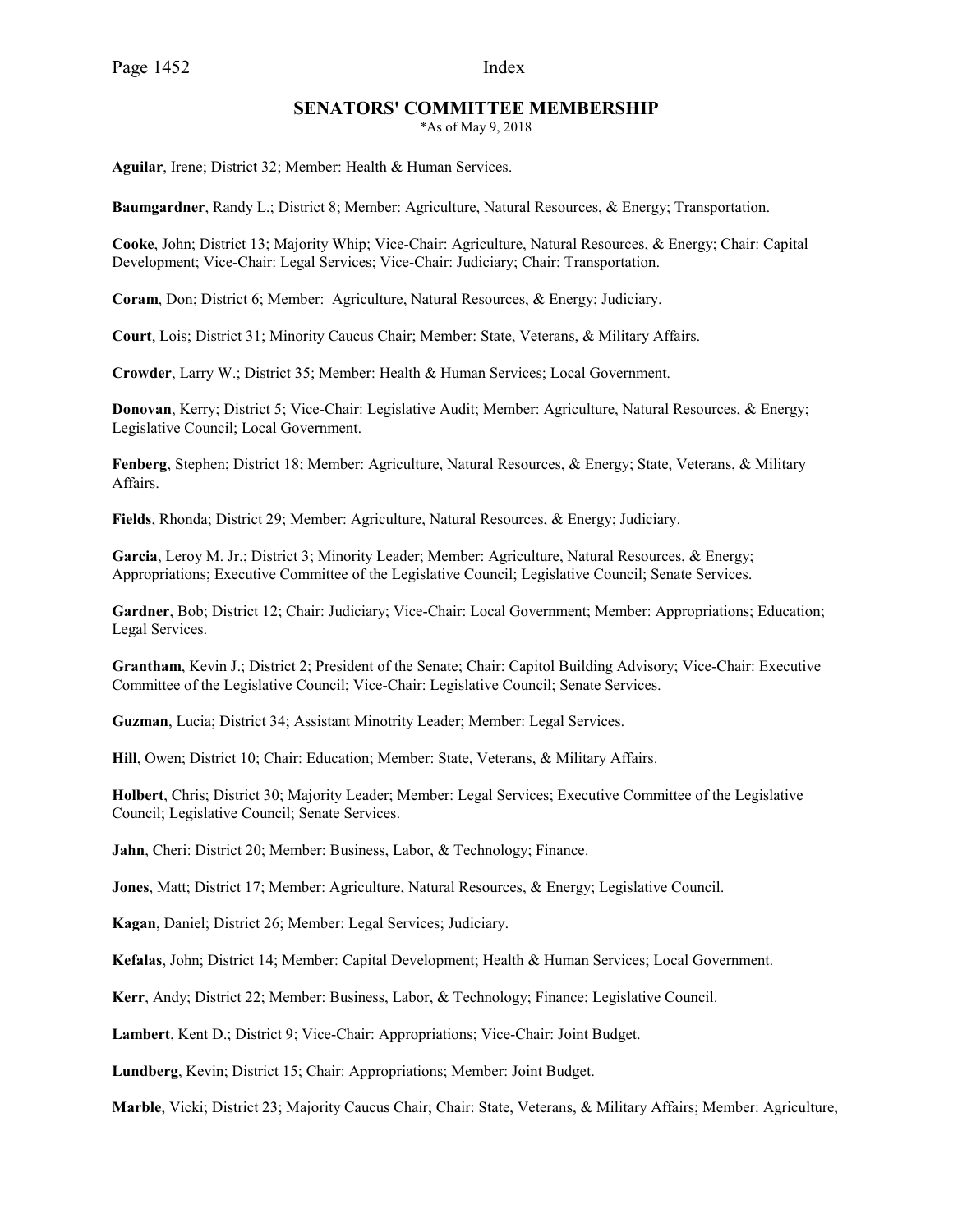Natural Resources, & Energy; Legislative Council.

**Martinez Humenik**, Beth; District 24; Chair: Local Government; Vice-Chair: Statutory Revision; Vice-Chair: Health & Human Services; Vice-Chair: Joint Technology.

**Merrifield**, Michael; District 11; Minority Whip; Member: Education.

**Moreno**, Dominick; District 21; Chair: Statutory Revision; Member: Appropriations; Joint Budget.

**Neville**, Tim; District 16; Chair: Finance; Chair: Legislative Audit; Vice-Chair: Business, Labor, & Technology; Member: Education.

**Priola**, Kevin; District 25; Vice-Chair: Education; Member: Business, Labor, & Technology.

**Scott**, Ray; District 7; Assistant Majority Leader; Vice-Chair: Transportation; Member: Agriculture, Natural Resources, & Energy; Legislative Council.

**Smallwood**, Jim; District 4; Chair: Health & Human Services; Vice-Chair: Finance; Member: Business, Labor, & Technology; Legislative Audit.

**Sonnenberg**, Jerry; District 1; President Pro Tempore; Chair: Agriculture, Natural Resources, & Energy; Vice-Chair: State, Veterans, & Military Affairs; Member: Appropriations; Capital Development; Legislative Council.

**Tate**, Jack; District 27; Chair: Business, Labor, & Technology; Member: Finance; Joint Technology; Statutory Revision.

**Todd**, Nancy; District 28; Member: Education; Transportation; Legislative Audit; Joint Technology.

**Williams**, Angela; District 33; Member: Appropriations; Business, Labor, & Technology.

**Zenzinger**, Rachel; District 19; Member: Education; Transportation; Statutory Revision.